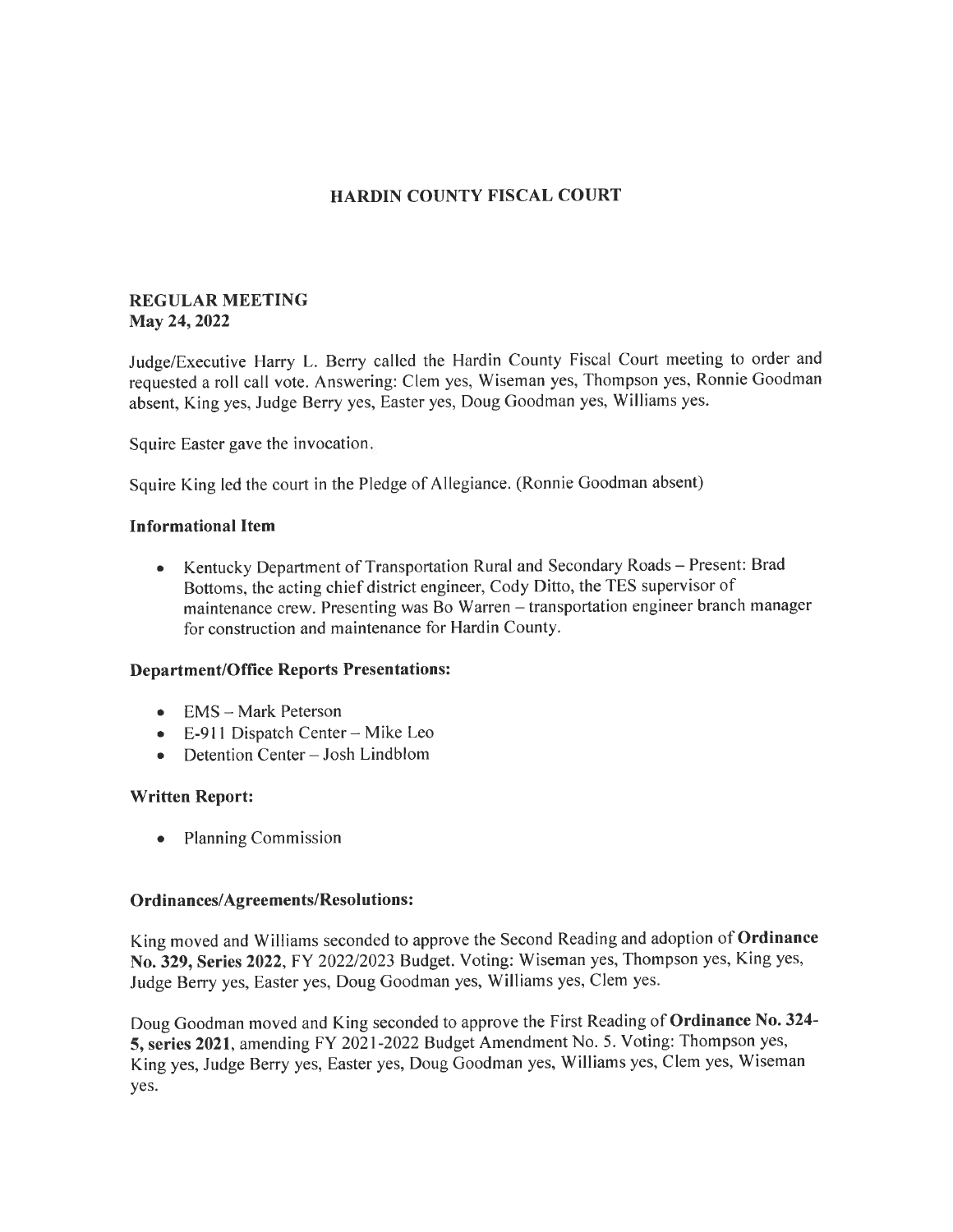## Consent Agenda:

Clem moved and Wiseman seconded to approve the Consent Agenda to include:

- Payrolls with payroll registers dated  $04.01.2022$ ,  $04.12.2022$ ,  $04.15.2022$  and  $04.29.2022$
- . May Claims 5.24.2022
- Resolution No. 2022-095 relating to financial transfers
- Resolution No. 2022-092 relating to EMS personnel
- Resolution No. 2022-093 relating to the reappointment of Greg Youngblood to the Board of Adjustment
- Resolution No. 2022-094 relating to Detention Center Policy and Procedure Manual for 2022/2023
- o Resolution No. 2022-096 relating to bid for Hybrid-Unified Communication System
- Resolution No. 2022-097 relating to FY22/23 KY Department of Agriculture Spay/Neuter Grant Application
- Resolution No. 2022-098 relating to Service Agreement with Motorola Solutions per State Contract 758-l 800000262
- Resolution No. 2022-099 relating to 2022 Kentucky Waste Tire Collection grant funding
- . Treasurer's April 2022 report
- Detention Center's April 2022 report
- Solid Waste Committee 5.16.2022 minutes
- Resources and Community Support 05.17.2022 minutes
- Emergency Services Committee 5.19.2022 minutes
- Fiscal Court 05.10.2022 minutes

Voting: King yes, Judge Berry yes, Easter yes, Doug Goodman yes, Williams yes, Clem yes, Wiseman yes, Thompson yes.

# Magistrates' Comments:

Squire Clem - I would like to thank all those that are currently serving our armed forces across this country and in the world and their families for their support. Also, I would like to remind fotks please don't drink and drive, and don't text and drive.

Squire Thompson - Public Works Committee meeting Tuesday, June 7, 2022 at 9:00 a.m.

Judge Berry - announced the next Hardin County Fiscal Court meeting will be Tuesday, June 14,2022 at 3:30 p.m.

Thompson moved and King seconded to adjourn